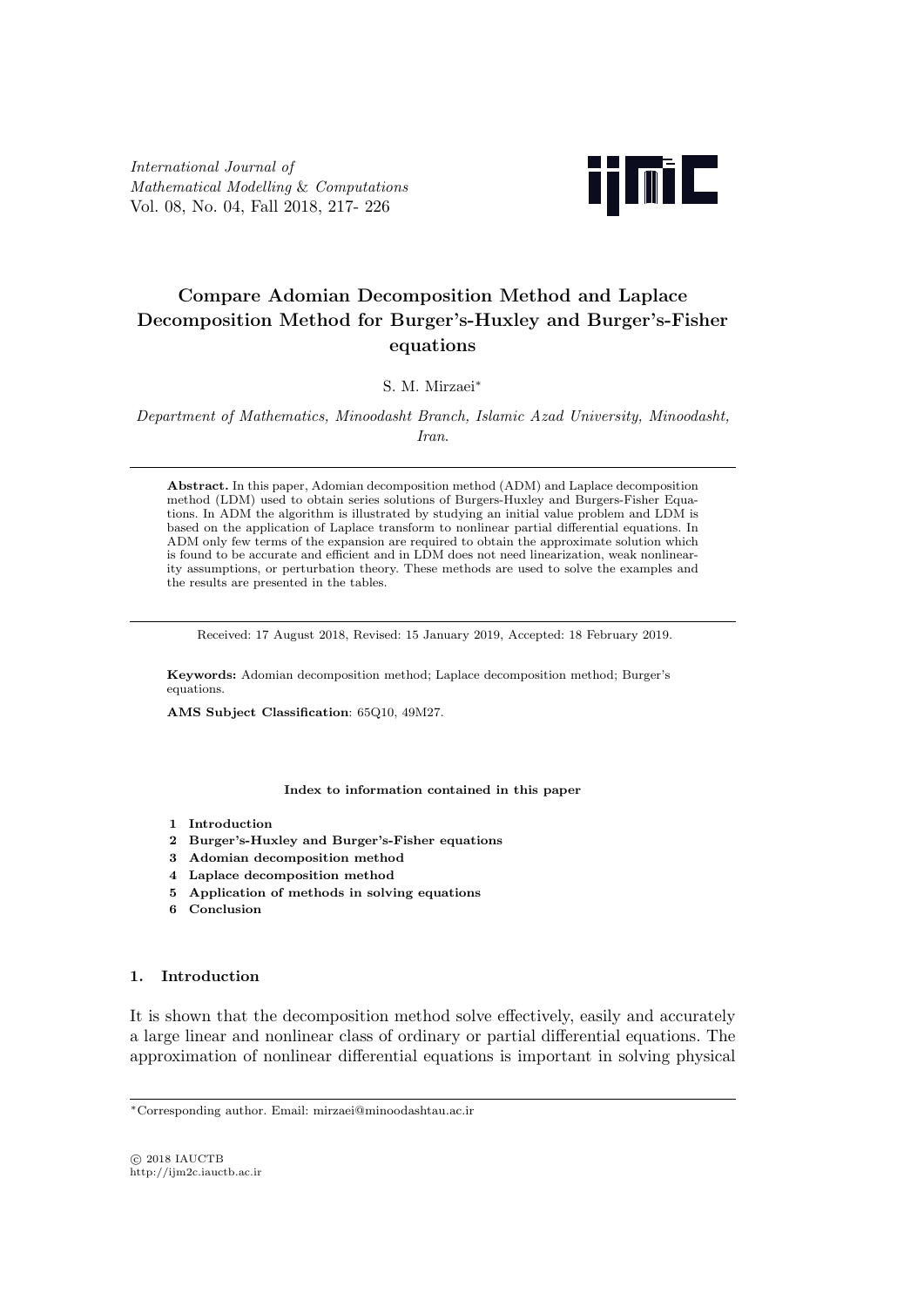problems [3, 11]. Adomian decomposition method has been used for a wide range of stochastic and deterministic problems in physics, biology and chemical reactions [9, 10, 14]. Adomian's method has a lot of strength and accuracy and can be used in applications of nonlinear evolution models. Adomian decomposition method is a powerful method with simple algorithm and is very simple and efficient for solving nonlinear differential equations that are created in physical applications[2, 7, 12]. The Laplace transform numerical scheme based on the decomposition method for solving nonlinear differential equations. The analysis will be adapted to the approximate solution of a class of nonlinear second-order initial-value problems, though the algorithm is well suited for a wide range of nonlinear problems. The Laplace decomposition method (LDM) was proved to be compatible with the versatile nature of the physical problems and was applied to a wide class of functional equations [4, 5, 8].

In Section 2, the governing equations are presented and in section 3 we will explain the ADM and will be explained in Section 4 of LDM. Finally, in Section 5, we solve and compare the Burger's-Huxley and Burger's-Fisher equations with these methods.

### **2. Burger's-Huxley and Burger's-Fisher equations**

In this section, we introduce the governing equations in this paper [1]. Consider the generalized Burger's-Fisher equation

$$
u_t + \alpha u^\delta u_x - u_{xx} = \beta u (1 - u^\delta) , \qquad \forall \ 0 \leqslant x \leqslant 1 , \ t \geqslant 0,
$$
 (1)

with the initial condition

$$
u(x,0) = f(x),\tag{2}
$$

and exact solution is

$$
u(x,t) = \left(\frac{1}{2} + \frac{1}{2}Tanh\left[\frac{-\alpha\delta}{2(\delta+1)}\left(x - \left(\frac{\alpha}{\delta+1} + \frac{\beta(\delta+1)}{\alpha}\right)t\right)\right]\right)^{\frac{1}{\delta}}.
$$
 (3)

And consider the generalized Burger's-Huxley equation

$$
u_t + \alpha u^\delta u_x - u_{xx} = \beta u (1 - u^\delta)(u^\delta - \gamma) , \qquad \forall \ 0 \leqslant x \leqslant 1 , \ t \geqslant 0, \qquad (4)
$$

with the initial condition

$$
u(x,0) = \left(\frac{\gamma}{2} + \frac{\gamma}{2}Tanh[A_1x]\right)^{\frac{1}{\delta}}.
$$
 (5)

The exact solution of (4) is

$$
u(x,t) = \left(\frac{\gamma}{2} + \frac{\gamma}{2}Tanh[A_1(x - A_2t)]\right)^{\frac{1}{\delta}},\tag{6}
$$

where

$$
A_1 = \frac{-\alpha\delta + \delta\sqrt{\alpha^2 + 4\beta(1+\delta)}}{4(1+\delta)} \gamma,
$$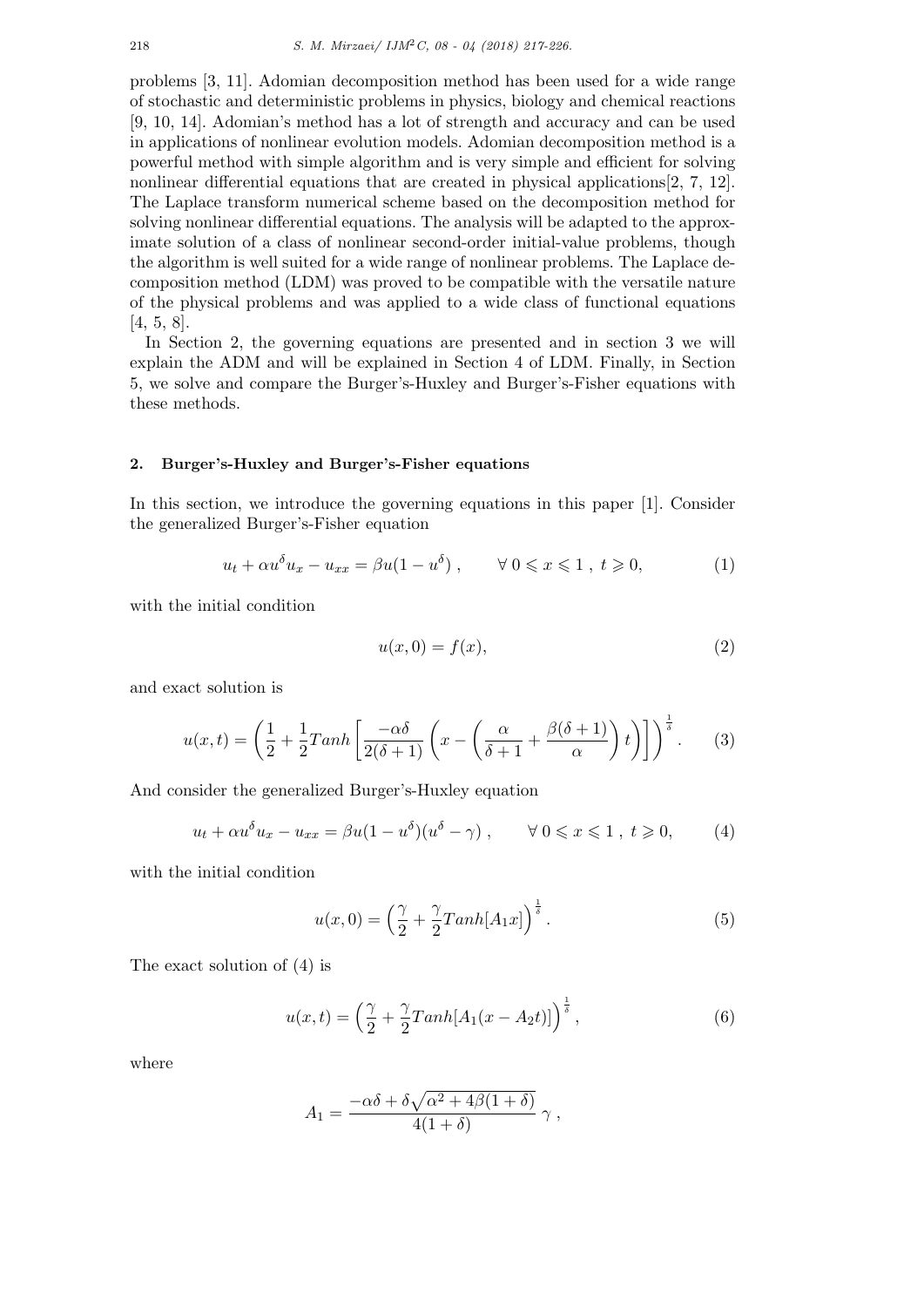*S. M. Mirzaei/ IJM*2*C, 08 - 04 (2018) 217-226.* 219

$$
A_2 = \frac{\gamma \alpha}{(1+\delta)} - \frac{(1+\delta-\gamma)\left(-\alpha + \sqrt{\alpha^2 + 4\beta(1+\delta)}\right)}{2(1+\delta)},
$$

where  $\alpha, \beta$  and  $\delta$  are parameters,  $\beta \geqslant 0, \delta > 0, \gamma \in (0, 1)$ .

#### **3. Adomian decomposition method**

We begin with the equation  $[6]$ 

$$
Lu + R(u) + N(u) = g(t),\tag{7}
$$

where *L* is the operator of the highest-ordered derivatives and *R* is the remainder of the linear operator. The nonlinear term is represented by  $N(u)$ . Thus we get

$$
Lu = g(t) - R(u) - N(u),
$$
\n(8)

The inverse

$$
L^{-1} = \int_0^t (.) dt,
$$
\n(9)

operating with the operator  $L^{-1}$  on both sides of (3) we have

$$
u = f_0 + L^{-1}(g(t) - R(u) - N(u)),
$$
\n(10)

where  $f_0$  is the solution of homogeneous equation

$$
Lu = 0,\t(11)
$$

involving the constants of integration. The integration constants involved in the solution of homogeneous equation (11) involve the constants of integration. The integration constants involved in the solution of homogeneous equation (11) are to be determined by the initial or boundary condition accordingly as the problem is initial-value problem or boundary-value problem.

The Adomian decomposition method assume that the unknown function  $u(x,t)$ can be expressed by an infinite series of the form

$$
u(x,t) = \sum_{n=0}^{\infty} u_n(x,t),
$$
\n(12)

and the nonlinear operator  $N(u)$  can be decomposed by an infinite series of polynomials given by

$$
N(u) = \sum_{n=0}^{\infty} A_n,
$$
\n(13)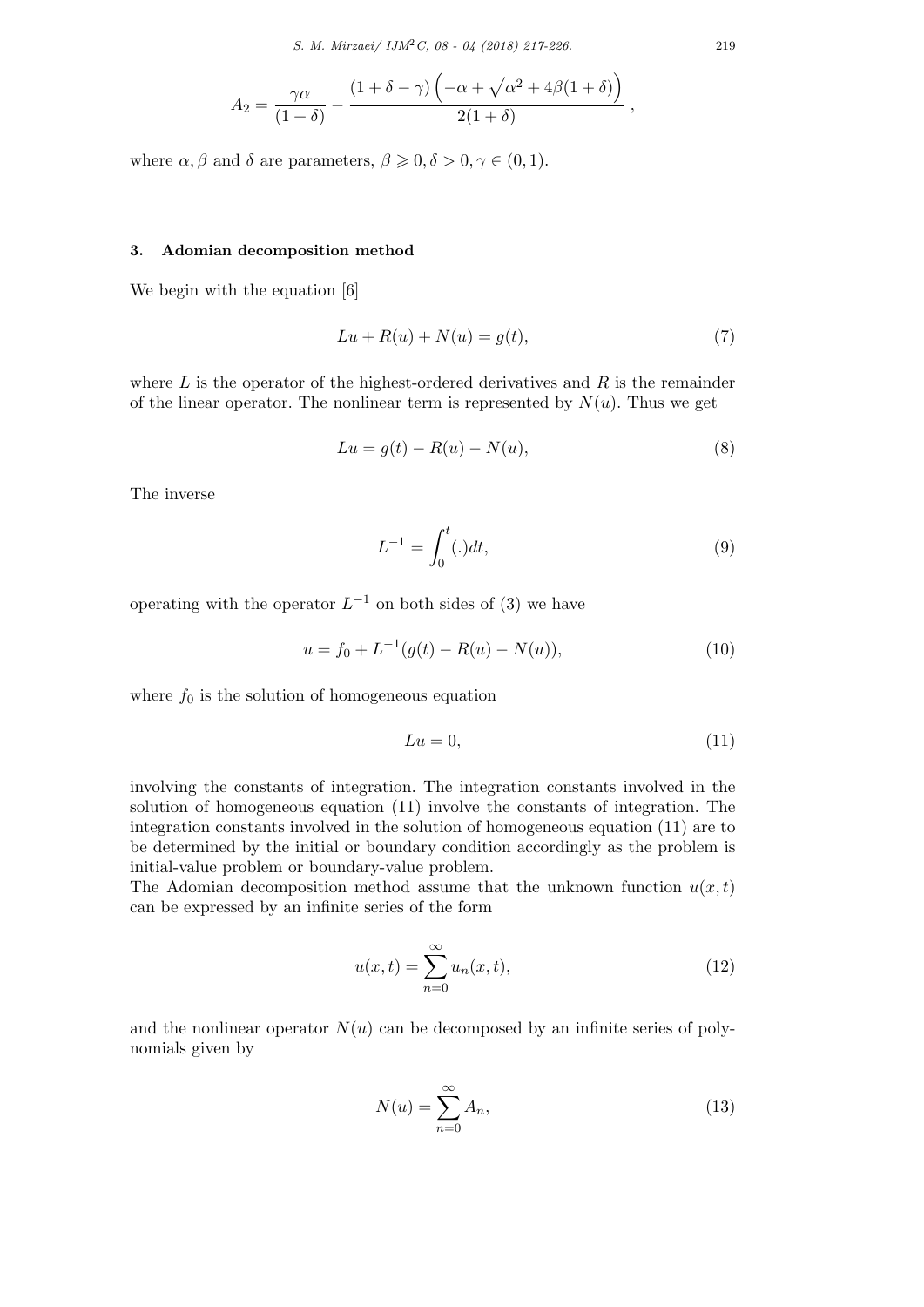where  $u_n(x, t)$  will be determined recurrently, and  $A_n$  are the so-called polynomials of  $u_0, u_1, \cdots, u_n$  defined by

$$
A_n = \frac{1}{n!} \frac{d^n}{d\lambda} \left[ F\left(\sum_{i=0}^{\infty} \lambda^i u_i\right) \right]_{\lambda=0}, \ n = 0, 1, 2, \cdots \tag{14}
$$

It is now well known in the literature that these polynomials can be constructed for all classes of non-linearity according to algorithms set by Adomian.

**Theorem 3.1** The solution of the nonlinear PDEs in the form (7) with the initial  $u(x,0) = f(x)$  can be determined by the series (12) with the iterative [6]

$$
u_0(x,t) = f(x),
$$

$$
u_{n+1}(x,t) = f(x) + L^{-1}\Big(R(u_n) - A_n\Big), \ n \geqslant 0. \tag{15}
$$

### **4. Laplace decomposition method**

The aim of this section is to discuss the use of Laplace decomposition method for solving of partial differential equations written in an operator form [13]

$$
L_t u + Ru + Nu = g,\t\t(16)
$$

with initial data

$$
u(x,0) = f(x),\tag{17}
$$

where *L<sup>t</sup>* is considered a first-order partial differential operator, *R* and *N* are linear and nonlinear operators, respectively and g is source term. The method consists of first applying the Laplace transform to both sides of equation (16) and then by using initial conditions (17), we have

$$
\mathcal{L}[L_t u] + \mathcal{L}[Ru] + \mathcal{L}[Nu] = \mathcal{L}[g],\tag{18}
$$

using the differentiation property of Laplace transform, we get

$$
\mathcal{L}[u] = \frac{f(x)}{s} + \frac{1}{s}\mathcal{L}[g] - \frac{1}{s}\mathcal{L}[Ru] - \frac{1}{s}\mathcal{L}[Nu].
$$
\n(19)

The LDM defines the solutions  $u(x, t)$  by the infinite series

$$
u(x,t) = \sum_{n=0}^{\infty} u_n.
$$
 (20)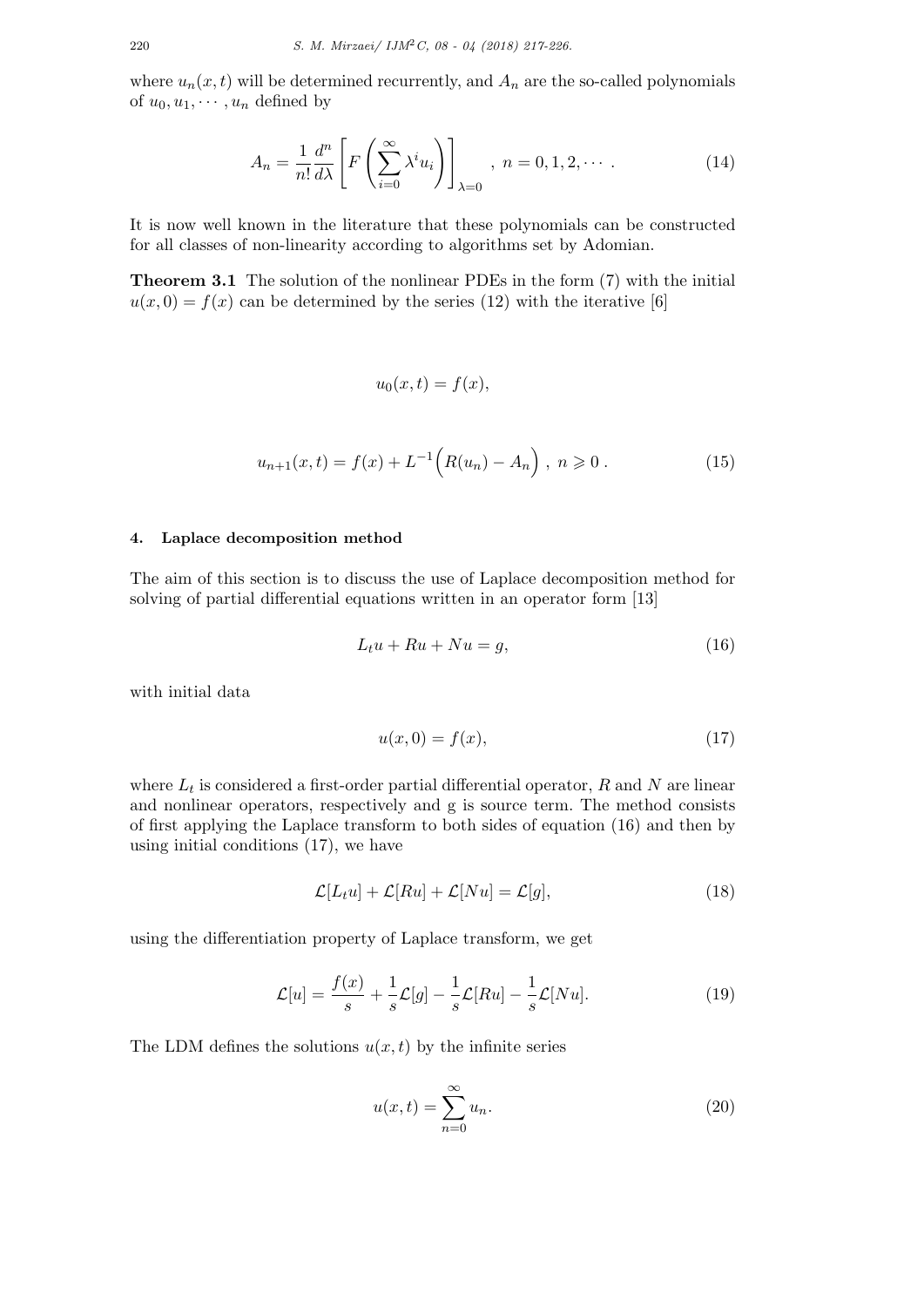The nonlinear terms *N* is usually represented by an infinite series of the so-called Adomian polynomial, substituting (19) and (20) into (13) gives

$$
\mathcal{L}\left[\sum_{n=0}^{\infty} u_n\right] = \frac{f(x)}{s} + \frac{1}{s}\mathcal{L}[g] - \frac{1}{s}\mathcal{L}\left[R\left(\sum_{n=0}^{\infty} u_n\right)\right] - \frac{1}{s}\mathcal{L}\left[\sum_{n=0}^{\infty} u_n\right],\qquad(21)
$$

applying the linearity of the Laplace transform, we define the following recursively formula

$$
\mathcal{L}[u_0] = \frac{f(x)}{s} + \frac{1}{s}\mathcal{L}[g],\tag{22}
$$

in general, for  $k \geq 1$ , the recursive relations are given by

$$
\mathcal{L}[u_{k+1}] = -\frac{1}{s}\mathcal{L}[R(u_k)] - \frac{1}{s}\mathcal{L}[A_k],\tag{23}
$$

By applying the inverse Laplace transform, we can evaluate  $u_k$  ( $k \geq 0$ ).

# **5. Application of methods in solving equations**

In this section we will apply ADM and LDM for the two problems. The first is the generalized Burger's-Fisher equation (1) and the second is the generalized Burger's-Huxley equation (4).

# **5.1** *Adomian decomposition method for generalized Burger's-Fisher equation*

Applying the inverse operator  $L^{-1}$  on both sides of (1) and using the initial condition we find [6]

$$
u(x,t) = f(x) - L^{-1} \Big( \alpha u^{\delta} u_x - u_{xx} - \beta u (1 - u^{\delta}) \Big), \tag{24}
$$

by using  $(9)$  and  $(10)$  into the functional equation  $(12)$  gives

$$
\sum_{n=0}^{\infty} u_n(x,t) = f(x) - L^{-1} \left( \sum_{n=0}^{\infty} \alpha A_n - \left( \sum u_n \right)_{xx} \right).
$$
 (25)

Identifying the zeros component  $u_0(x, t)$  by  $f(x)$ , the remaining components  $n \geq 1$ can be determined by using the recurrence relation

$$
u_0(x,t) = f(x),
$$

$$
u_{n+1}(x,t) = -L^{-1} \left( \alpha A_n - (u_n)_{xx} \right), \qquad n \geqslant 0 , \qquad (26)
$$

where  $A_n$  are Adomian polynomials that represent the nonlinear term  $(\alpha u^{\delta} u_x)$  and given by

$$
A_0 = u_0^{\delta} u_{0x} + \beta u_0 (1 - u_0^{\delta}),
$$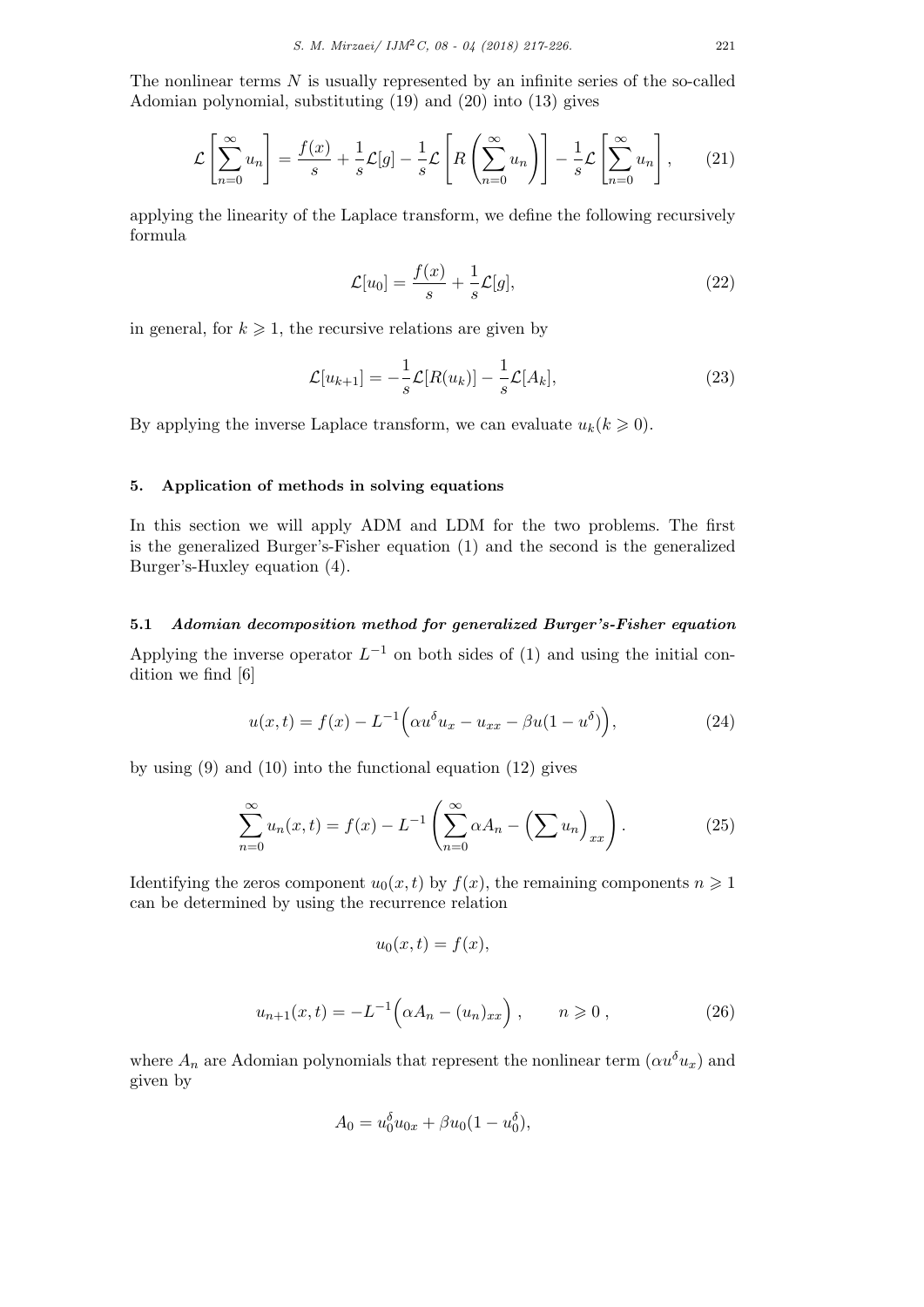$$
A_1 = \delta u_0^{\delta - 1} u_1 u_{0x} + u_0^{\delta} u_{1x} + \beta \Big[ u_0 (1 - u_1^{\delta}) + u_1 (1 - u_0^{\delta}) \Big].
$$

Other polynomials can be generated in a similar way. The first few components of  $u_n(x, t)$  follows immediately upon setting

$$
u_0(x,t) = f(x),
$$
  
\n
$$
u_1(x,t) = -L^{-1} \left( \alpha A_0 - (u_0)_{xx} \right),
$$
  
\n
$$
u_2(x,t) = -L^{-1} \left( \alpha A_1 - (u_1)_{xx} \right),
$$
  
\n
$$
u_3(x,t) = -L^{-1} \left( \alpha A_2 - (u_2)_{xx} \right),
$$
\n(27)

$$
u_4(x,t) = -L^{-1} \Big( \alpha A_3 - (u_3)_{xx} \Big) .
$$

We have taken  $\alpha = 0.001, \beta = 0.001$  and  $\delta = 1$ . We now calculate  $\sum_{n=0}^{4} u_n(x, t)$ and consider it as an approximation and we will present the comparison results in Table 1.

# **5.2** *Laplace decomposition method for generalized Burger's-Fisher equation*

Using the differentiation property of Laplace transform for (1) we get [13]

$$
\mathcal{L}[u] = \frac{1}{s} \left( \frac{1}{2} - \frac{1}{2} \mathrm{Tanh}[\frac{\alpha \delta}{2(\delta + 1)} x] \right)^{\frac{1}{\delta}} - \alpha \frac{1}{s} \mathcal{L}[uu_x] + \frac{1}{s} \mathcal{L}[u_{xx}] + \beta \frac{1}{s} \mathcal{L}[u] - \beta \frac{1}{s} \mathcal{L}[u^{\delta} + 1],
$$
\n(28)

The second step in LDM is that we represent solution as an infinite series given (20), we will get

$$
\mathcal{L}\left[\sum_{n=0}^{\infty} u_n\right] = \frac{1}{s} \left(\frac{1}{2} - \frac{1}{2} \mathrm{Tanh}\left[\frac{\alpha \delta}{2(\delta+1)} x\right]\right)^{\frac{1}{\delta}} - \alpha \frac{1}{s} \mathcal{L}\left[\sum_{n=0}^{\infty} A_n\right]
$$

$$
+ \frac{1}{s} \mathcal{L}\left[\sum_{n=0}^{\infty} (u_n)_{xx}\right] + \beta \frac{1}{s} \mathcal{L}\left[\sum_{n=0}^{\infty} u_n\right] - \beta \frac{1}{s} \mathcal{L}\left[\sum_{n=0}^{\infty} B_n\right],\tag{29}
$$

where  $A_n$  and  $B_n$  are Adomian polynomials by (14) that represent the nonlinear terms  $u^{\delta}u_x, u^{1+\delta}$  respectively. We have the following relation:

$$
\mathcal{L}[u_0] = \frac{1}{s} \left( \frac{1}{2} - \frac{1}{2} \text{Tanh}[\frac{\alpha \delta}{2(\delta+1)} x] \right)^{\frac{1}{\delta}},
$$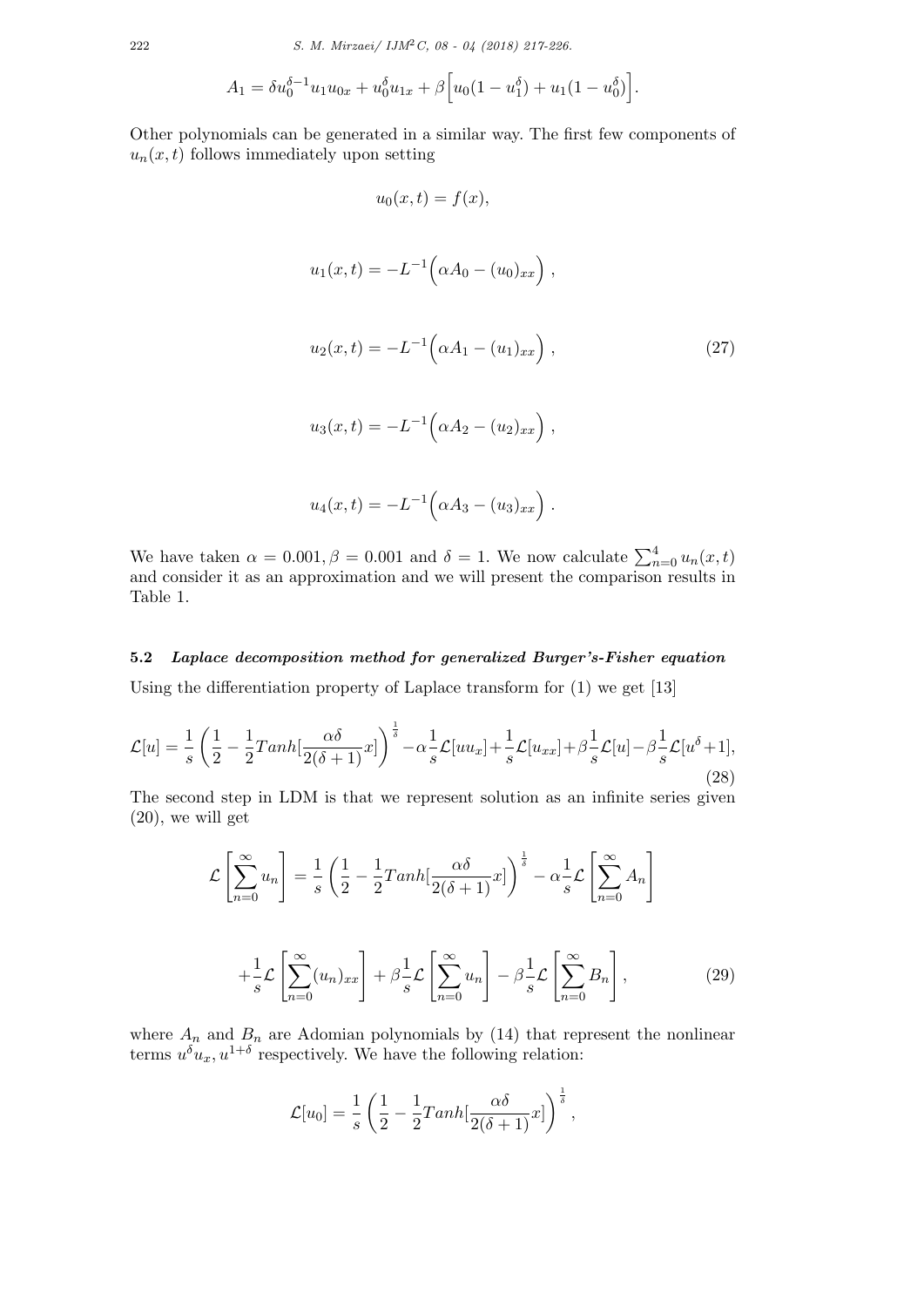$$
\mathcal{L}[u_{k+1}] = -\alpha \frac{1}{s} \mathcal{L}[A_k] + \frac{1}{s} \mathcal{L}[(u_k)_{xx}] + \beta \frac{1}{s} \mathcal{L}[u_k] - \beta \frac{1}{s} \mathcal{L}[B_k], \quad k \geq 0,
$$

taking the inverse Laplace transform of both sides of the it, we have

$$
u_0(x,t) = \left(\frac{1}{2} - \frac{1}{2}Tanh\left[\frac{\alpha\delta}{2(\delta+1)}x\right]\right)^{\frac{1}{\delta}},
$$

$$
u_1(x,t) = \frac{1}{4} \left( \frac{1}{2} - \frac{1}{2} \text{Tanh}[\frac{\alpha \delta}{2(\delta+1)} x] \right)^{-2+\frac{1}{\delta}} t \left[ 4\beta \frac{1}{2} - \frac{1}{2} \text{Tanh}[\frac{\alpha \delta}{2(\delta+1)} x]^2 \right]
$$

$$
+\left(1-\frac{1}{2}Tanh\left[\frac{\alpha\delta}{2(\delta+1)}x\right]\right)^2 \times \left(\frac{\left(\frac{\left(-1-\frac{1}{2}Tanh\left[\frac{\alpha\delta}{2(\delta+1)}x\right]\right)\alpha^2\delta^2\left(-1+\delta-Tanh\left[\frac{\alpha\delta}{2(\delta+1)}x\right](\delta+1)\right)}{2(\delta+1)^2}\right)+\cdots}{\delta^2}\right)\right],
$$

and so on for other components. Now consider  $u = u_0 + u_1$  as an approximate solution, we have taken  $\alpha = \beta = 0.001, \delta = 1$  and we present the results of computation and comparison in Table 1.

| $LDM(2 - terms)$<br>$ADM(5-terms)$<br>t.<br>$\boldsymbol{x}$<br>$3.19327 \times 10^{-28}$<br>$9.68763 \times 10^{-6}$<br>0.005<br>$5.19268\times10^{-31}$<br>$1.93753 \times 10^{-6}$<br>0.001<br>0.1<br>$1.93752 \times 10^{-5}$<br>$5.00494 \times 10^{-27}$<br>0.01<br>$1.62271 \times 10^{-27}$<br>$9.\overline{68691 \times 10^{-6}}$<br>0.005<br>$2.60468 \times 10^{-30}$<br>$1.93738 \times 10^{-6}$<br>0.001<br>0.5<br>$2.58591\times10^{-27}$<br>$1.93738 \times 10^{-5}$<br>0.01<br>$2.92609 \times 10^{-27}$<br>$9.68691 \times 10^{-6}$<br>0.005 |     |       |                          |                           |
|---------------------------------------------------------------------------------------------------------------------------------------------------------------------------------------------------------------------------------------------------------------------------------------------------------------------------------------------------------------------------------------------------------------------------------------------------------------------------------------------------------------------------------------------------------------|-----|-------|--------------------------|---------------------------|
|                                                                                                                                                                                                                                                                                                                                                                                                                                                                                                                                                               |     |       |                          |                           |
|                                                                                                                                                                                                                                                                                                                                                                                                                                                                                                                                                               |     |       |                          |                           |
|                                                                                                                                                                                                                                                                                                                                                                                                                                                                                                                                                               |     |       |                          |                           |
|                                                                                                                                                                                                                                                                                                                                                                                                                                                                                                                                                               |     |       |                          |                           |
|                                                                                                                                                                                                                                                                                                                                                                                                                                                                                                                                                               |     |       |                          |                           |
|                                                                                                                                                                                                                                                                                                                                                                                                                                                                                                                                                               |     |       |                          |                           |
|                                                                                                                                                                                                                                                                                                                                                                                                                                                                                                                                                               |     |       |                          |                           |
|                                                                                                                                                                                                                                                                                                                                                                                                                                                                                                                                                               |     |       |                          |                           |
|                                                                                                                                                                                                                                                                                                                                                                                                                                                                                                                                                               | 0.9 | 0.001 | $1.93724 \times 10^{-6}$ | $4.69010 \times 10^{-30}$ |
| $1.93724 \times 10^{-5}$<br>$4.67132 \times 10^{-26}$<br>0.01                                                                                                                                                                                                                                                                                                                                                                                                                                                                                                 |     |       |                          |                           |

Table 1. Absolute errors  $(\alpha = \beta = 0.001, \delta = 1)$  for Burger's-Fisher equation

# **5.3** *Adomian decomposition method for generalized Burger's-Huxley equation*

Applying the inverse operator  $L^{-1}$  on both sides of (4) and using the initial condition we find [6]

$$
u(x,t) = f(x) - L^{-1} \left( \alpha u^{\delta} u_x - u_{xx} - \beta u (1 - u^{\delta}) (u^{\delta} - \gamma) \right), \tag{30}
$$

by using (9) and (10) into the functional equation (12) gives

$$
\sum_{n=0}^{\infty} u_n(x,t) = f(x) - L^{-1} \left( \sum_{n=0}^{\infty} \alpha A_n - \left( \sum u_n \right)_{xx} \right).
$$
 (31)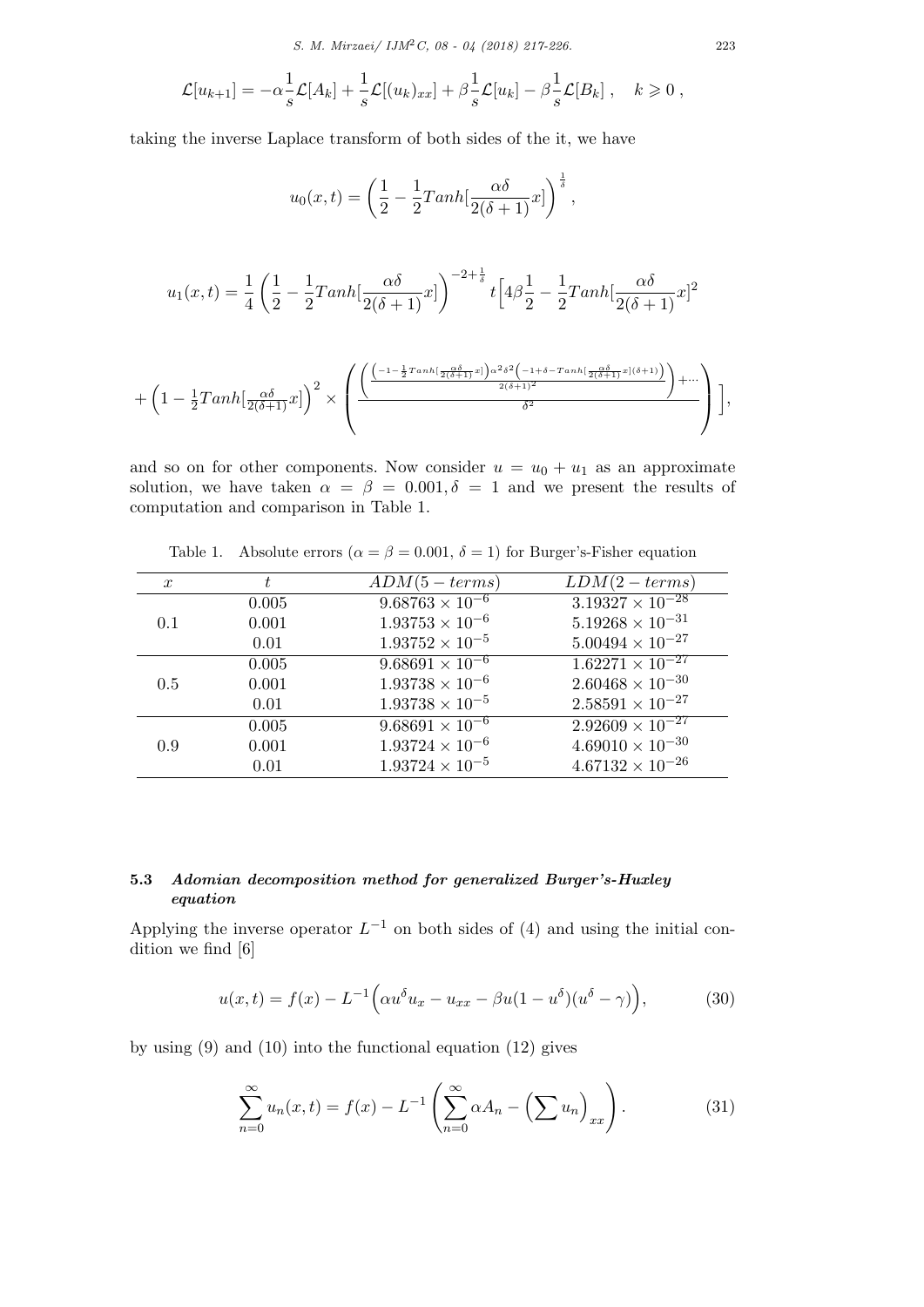Identifying the zeros component  $u_0(x, t)$  by  $f(x)$ , the remaining components  $n \geq 1$ can be determined by using the recurrence relation

$$
u_0(x,t) = f(x),
$$

$$
u_{n+1}(x,t) = -L^{-1} \left( \alpha A_n - (u_n)_{xx} \right), \qquad n \geqslant 0, \tag{32}
$$

where  $A_n$  are Adomian polynomials that represent the nonlinear term  $(\alpha u^{\delta} u_x)$  and given by

$$
A_0 = u_0^{\delta} u_{0x} + \beta u_0 (1 - u_0^{\delta}) (u_0^{\delta} - \gamma),
$$

$$
A_1 = \delta u_0^{\delta - 1} u_1 u_{0x} + u_0^{\delta} u_{1x} + \beta \Big[ u_0 (1 - u_0^{\delta})(u_1^{\delta} - \gamma) + u_0 (1 - u_1^{\delta})(u_0^{\delta} - \gamma) + u_1 (1 - u_0^{\delta})(u_0^{\delta} - \gamma) \Big].
$$

Other polynomials can be generated in a similar way. The first few components of  $u_n(x, t)$  follows immediately upon setting

$$
u_0(x,t) = f(x),
$$

$$
u_1(x,t) = -L^{-1} \left( \alpha A_0 - (u_0)_{xx} \right),
$$
  
\n
$$
u_2(x,t) = -L^{-1} \left( \alpha A_1 - (u_1)_{xx} \right),
$$
  
\n
$$
u_3(x,t) = -L^{-1} \left( \alpha A_2 - (u_2)_{xx} \right),
$$
\n(33)

$$
u_4(x,t) = -L^{-1} \Big( \alpha A_3 - (u_3)_{xx} \Big) .
$$

We have taken  $\alpha = 1, \beta = 1, \gamma = 0.001$  and  $\delta = 1$ . We now calculate  $\sum_{n=0}^{4} u_n(x, t)$ and consider it as an approximation, and we will present the comparison results in Table 2.

**5.4** *Laplace decomposition method for generalized Burger's-Huxley equation* Using the differentiation property of Laplace transform for (4) we get [13]

$$
\mathcal{L}[u] = \frac{1}{s} \left( \frac{\gamma}{2} + \frac{\gamma}{2} \mathrm{Tanh}[A_1 x] \right)^{\frac{1}{\delta}} - \alpha \frac{1}{s} \mathcal{L}[u^{\delta} u_x] + \frac{1}{s} \mathcal{L}[u_{xx}]
$$

$$
-\beta \gamma \frac{1}{s} \mathcal{L}[u] + \beta (1 + \gamma) \frac{1}{s} \mathcal{L}[u^{1+\delta}] - \beta \frac{1}{s} \mathcal{L}[u^{2\delta}]. \tag{34}
$$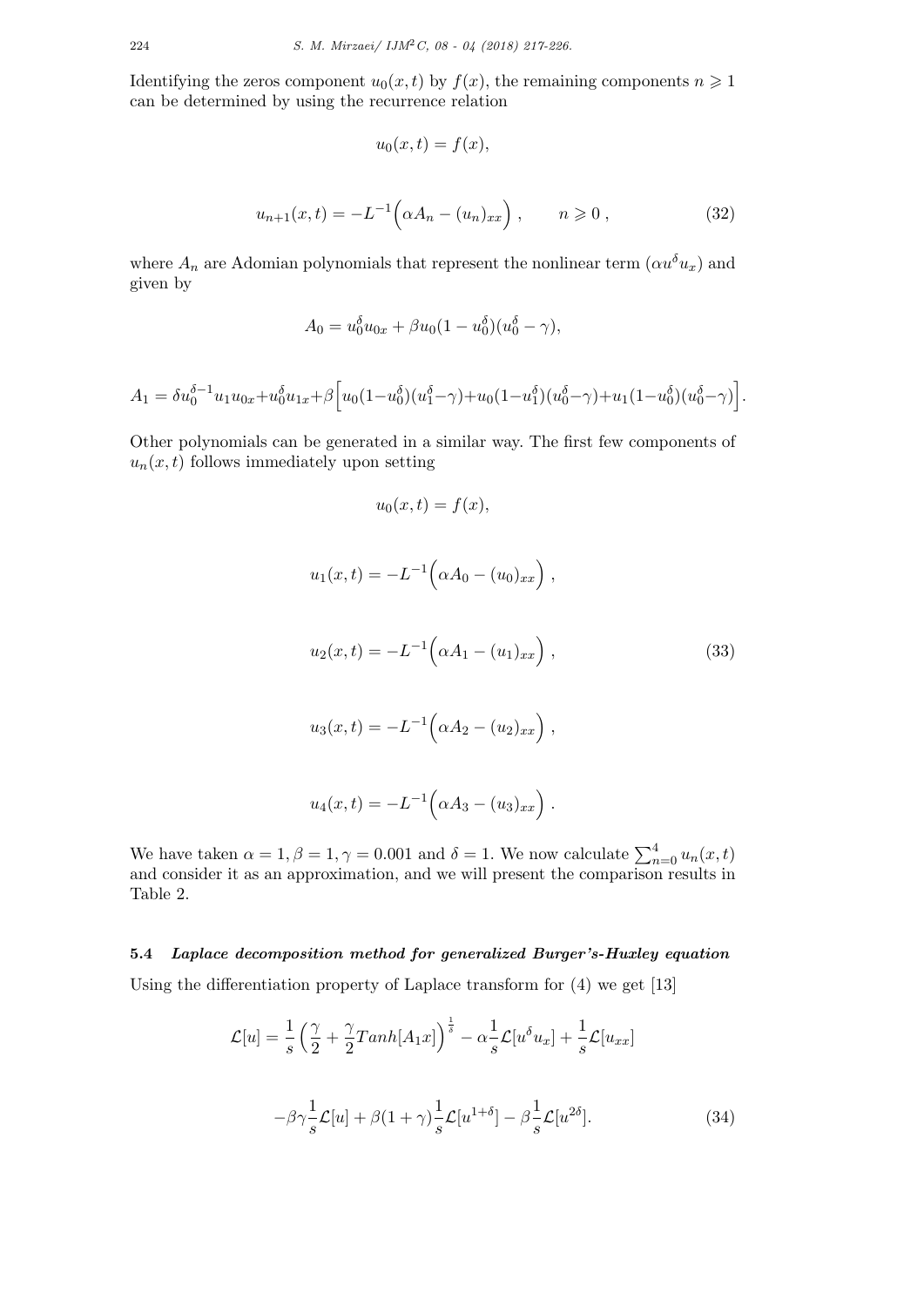The second step in LDM is that we represent solution as an infinite series given (20), we will get

$$
\mathcal{L}\left[\sum_{n=0}^{\infty} u_n\right] = \frac{1}{s} \left(\frac{\gamma}{2} + \frac{\gamma}{2} \text{Tan}h[A_1 x]\right)^{\frac{1}{\delta}} - \alpha \frac{1}{s} \mathcal{L}\left[\sum_{n=0}^{\infty} A_n\right] + \frac{1}{s} \mathcal{L}\left[\sum_{n=0}^{\infty} (u_n)_{xx}\right]
$$

$$
-\beta \gamma \frac{1}{s} \mathcal{L}\left[\sum_{n=0}^{\infty} u_n\right] + \beta (1 + \gamma) \frac{1}{s} \mathcal{L}\left[\sum_{n=0}^{\infty} B_n\right] - \beta \frac{1}{s} \mathcal{L}\left[\sum_{n=0}^{\infty} C_n\right],\tag{35}
$$

where  $A_n$ ,  $B_n$  and  $C_n$  are Adomian polynomials by (14) that represent the nonlinear terms  $u^{\delta}u_x, u^{1+\delta}$  and  $u^{2\delta}$  respectively. We have the following relation:

$$
\mathcal{L}[u_0] = \frac{1}{s} \left( \frac{\gamma}{2} + \frac{\gamma}{2} Tanh[A_1 x] \right)^{\frac{1}{\delta}},
$$

$$
\mathcal{L}[u_1] = \frac{1}{s}\mathcal{L}\Big[-\alpha A_0 + (u_0)_{xx} - \beta \gamma u_0 + \beta (1+\gamma)B_0 - \beta C_0\Big],
$$

in general the recursive relation is given by

$$
\mathcal{L}[u_{k+1}] = -\alpha \frac{1}{s} \mathcal{L}[A_k] + \frac{1}{s} \mathcal{L}[(u_k)_{xx}] - \beta \gamma \frac{1}{s} \mathcal{L}[u_k] + \beta (1+\gamma) \frac{1}{s} \mathcal{L}[B_k] - \beta \frac{1}{s} \mathcal{L}[C_k],
$$

using the recurrence relation above and by using the inverse Laplace transform of both sides of the it, we have

$$
u_0(x,t) = \left(\frac{\gamma}{2} + \frac{\gamma}{2}Tanh[A_1x]\right)^{\frac{1}{\delta}},
$$
  

$$
u_1(x,t) = \frac{1}{2}t\Big[-2\beta\left(\frac{\gamma}{2}\left(1 + Tanh[A_1x]\right)^{\frac{1}{\delta}}\right)^{2\delta+1}
$$
  

$$
+\frac{2\left(\frac{\gamma}{2}\left(1 + Tanh[A_1x]\right)^{\frac{1}{\delta}}\right)^{\delta+1}\left(A_1\alpha(Tanh[A_1x] - 1) + \beta\delta(1+\gamma)\right)}{\delta}
$$

$$
+\frac{\gamma\Big(1+Tanh[A_1x]\Big)^{\frac{1}{\delta}}\Big(A_1^2(Tanh[A_1x]-1)(-1+\delta+Tanh[A_1x](\delta+1))-\beta\gamma\delta^2\Big)}{\delta^2}\bigg],
$$

and so on for other components. Now consider  $u = u_0 + u_1$  as an approximate solution, we have taken  $\alpha = 1, \beta = 1, \gamma = 0.001$  and  $\delta = 1$  and we present the results of computation and comparison in Table 2.

# **6. Conclusion**

In this study, LDM and ADM are used to obtain an approximate solution of the Burger's-Huxley equation in general and the Burger's-Fisher equation. The results